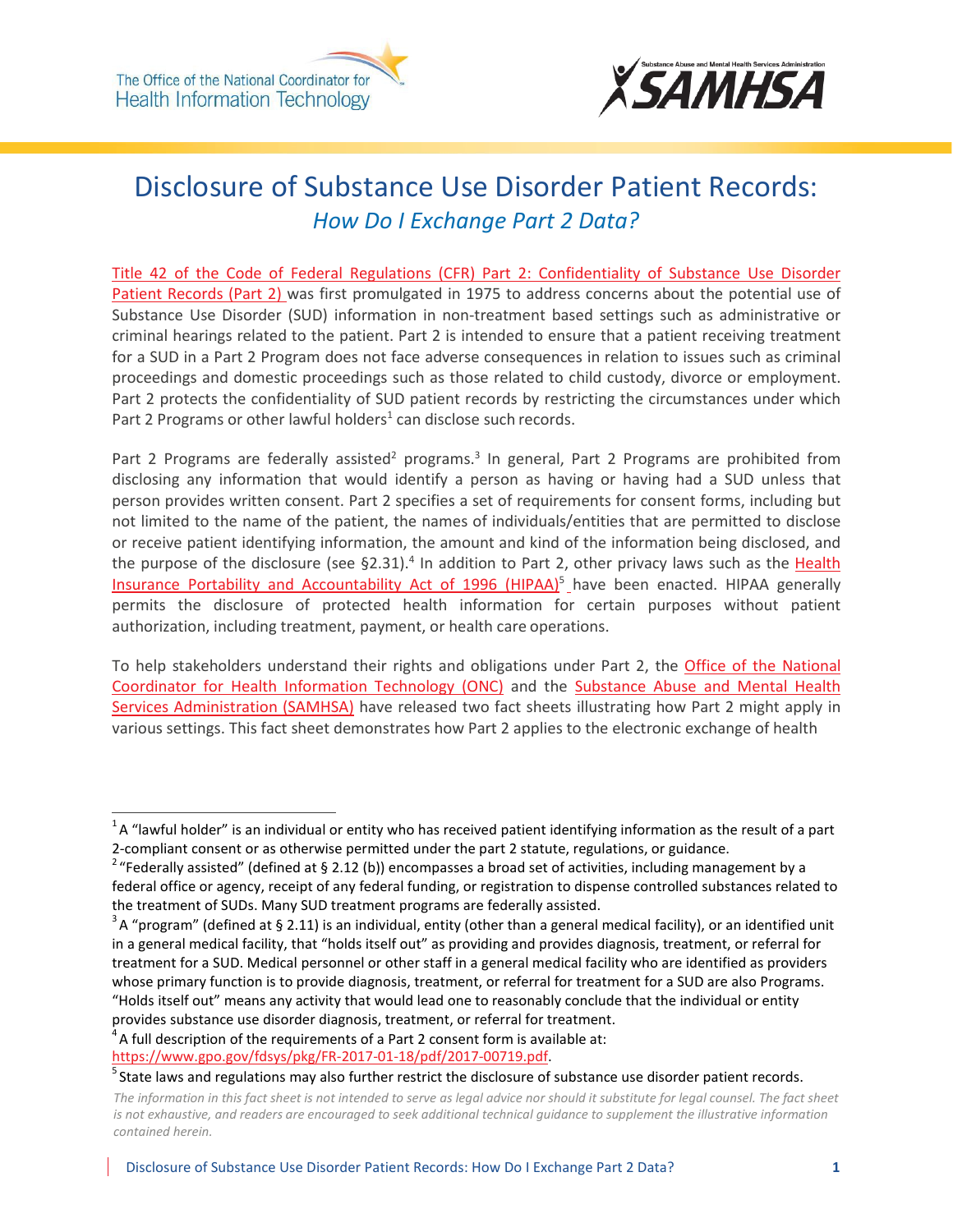The Office of the National Coordinator for **Health Information Technology** 



care records with a Part 2 Program. The fact sheet presents health information exchange scenarios and illustrates how Part 2 applies to a theoretical disclosure of patient health information in each scenario.<sup>6</sup>

# **HEALTH INFORMATION EXCHANGE**

Electronic health information exchange allows doctors, nurses, pharmacists, other health care providers, and patients to appropriately access and securely share an individual's health information—improving the speed, quality, safety, and cost of patient care. Health information exchange can greatly improve the completeness of patient records, which in turn contributes to more informed decision-making at the point of care. Two common types of health information exchange include directed exchange and querybased exchange.

## **DIRECTED EXCHANGE**

Directed exchange enables health care providers to securely send/receive patient information—such as laboratory orders and results, patient referrals, or discharge summaries— via the internet to/from a known and trusted recipient. Common forms of directed exchange include Direct Secure Messaging (commonly compared to secure email for healthcare), point-to-point interfaces between systems, and web services.



### **Memorial Treatment Center**

In the directed exchange scenario, Dr. Washington is an addiction counselor at Memorial Treatment Center, a SAMHSA-certified Opioid Treatment Program that provides medication-assisted treatment (MAT) for persons diagnosed with an opioid use disorder. One of Dr. Washington's patients is Thomas.

 $<sup>6</sup>$  Note: All scenarios described in this fact sheet involve adult patients. Part 2 includes specific provisions for minor</sup> patients (see § 2.14) that are not presented in this fact sheet.

*The information in this fact sheet is not intended to serve as legal advice nor should it substitute for legal counsel. The fact sheet is not exhaustive, and readers are encouraged to seek additional technical guidance to supplement the illustrative information contained herein.*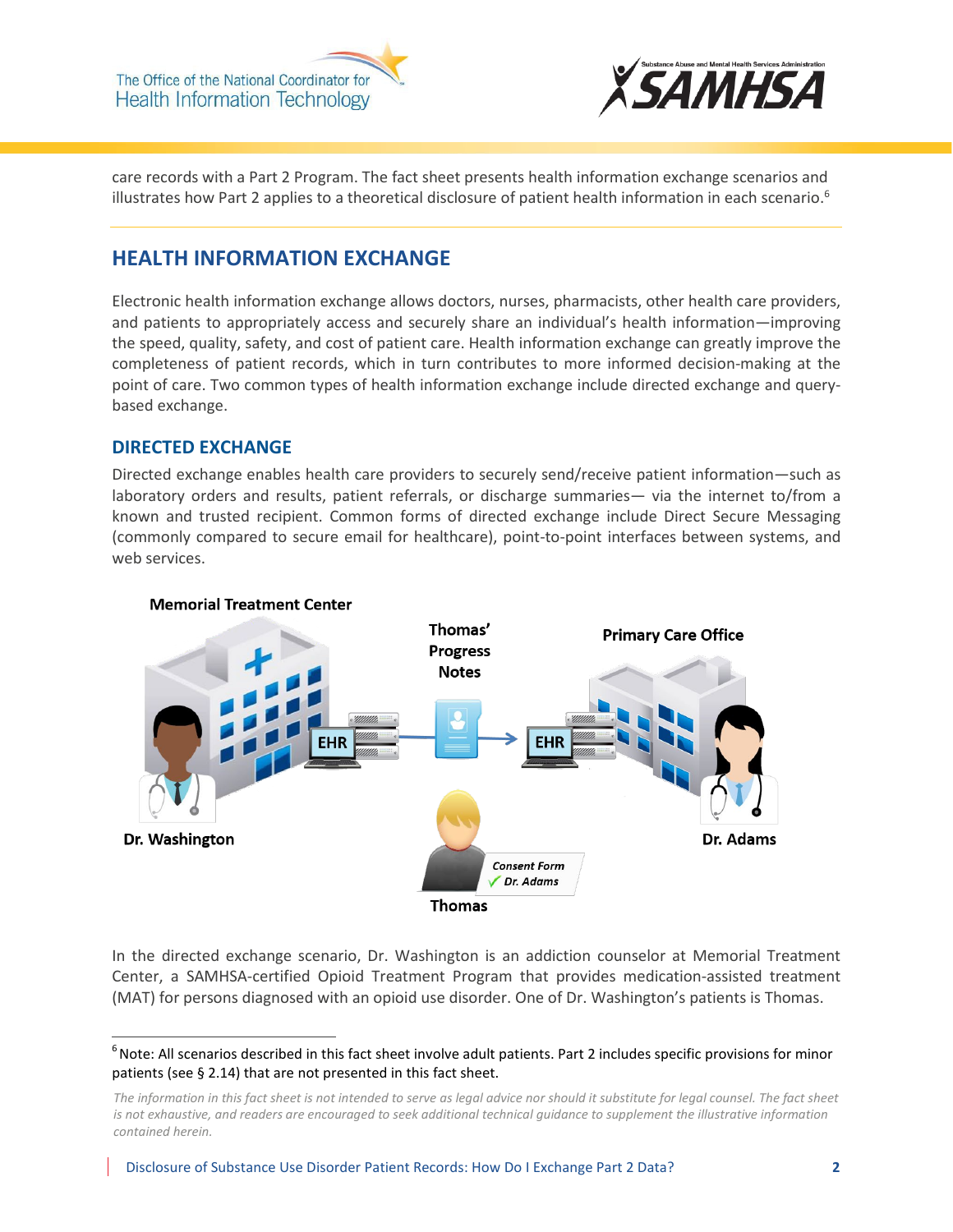The Office of the National Coordinator for **Health Information Technology** 



Thomas was recently referred to Memorial Treatment Center by his primary care provider, Dr. Adams. After entering Memorial's treatment program, Thomas noted that he wants Dr. Adams to know about his treatment at Memorial Treatment Center.

To meet the requirements of Part 2, Dr. Washington has Thomas complete a consent form specifying that he would like progress notes related to his treatment for SUD sent from Memorial Treatment Center to Dr. Adams. After each appointment, Dr. Washington uses his electronic health record (EHR) system to create a direct message and send the progress notes to Dr. Adams, who receives the message in her EHR system.

## **QUERY-BASED EXCHANGE**

Query-based exchange enables health care providers to search clinical data sources and discover information about a patient. Query-based exchange typically involves an intermediary, often known as a health information exchange (HIE). The HIE either maintains a centralized data repository that includes data from connected systems, or facilitates requests from one system to search another system.

In the query-based exchange scenario, Monument Community Mental Health Center (Monument) provides a variety of behavioral health services to patients, including treatment for SUDs. Monument describes these services on its website and through advertisements. Dr. Madison is a psychiatrist at Monument who specializes in addiction treatment and counseling and provides MAT to patients with a SUD. Monument recently joined a local HIE and wants to share patient records with the HIE so that other providers can access information about the behavioral health care of theirpatients.

As a Part 2 Program, Monument would need to meet the requirements of Part 2 before disclosing patient records to the HIE. To meet the requirements of Part 2, Monument must either obtain patient consent before disclosing Part 2 patient-identifying information to the HIE or execute a Qualified Service Organization Agreement (QSOA) with the HIE (see § 2.11 and § 2.12(c)(4)).

### **Query-Based Exchange Scenario 1: Written QSOA with an HIE**

A qualified service organization is an individual or entity who:

- (1) Provides services to a Part 2 Program, such as data processing, bill collecting, dosage preparation, laboratory analyses, legal, accounting, population health management, medical staffing, or other professional services, and
- (2) Has entered into a written agreement with a Part 2 Program under which theQSO:
	- (i) Acknowledges that in receiving, storing, processing, or otherwise dealing with any patient records from the Part 2 Program, it is fully bound by 42 CFR Part 2; and
	- (ii) If necessary, will resist in judicial proceedings any efforts to obtain access to patientidentifying information related to substance use disorder diagnosis, treatment, or referral for treatment except as permitted by 42 CFR Part 2.

*The information in this fact sheet is not intended to serve as legal advice nor should it substitute for legal counsel. The fact sheet is not exhaustive, and readers are encouraged to seek additional technical guidance to supplement the illustrative information contained herein.*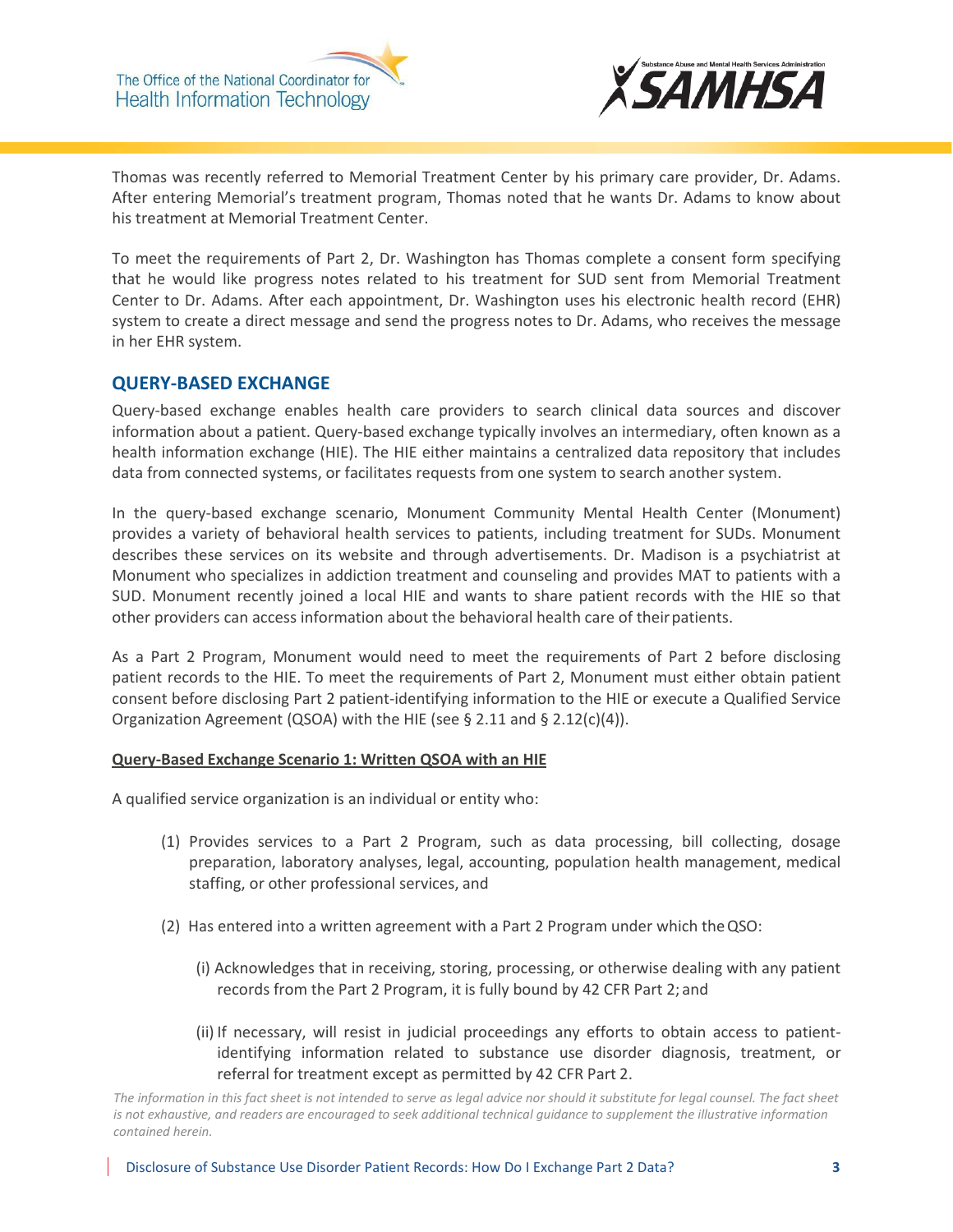The Office of the National Coordinator for **Health Information Technology** 



Monument and the HIE could sign a QSOA acknowledging that the HIE is providing information exchange services to Monument and is bound by the requirements of Part 2. Because the HIE is considered a QSO, Part 2 Programs at Monument would not need patient consent to disclose patient information to the HIE. However, providers participating in the HIE would need Thomas's consent to view his SUD patient records. The HIE would be restricted from re-disclosing patient identifying information to participating providers without Thomas's consent.



In the figure above, Thomas grants consent for Dr. Madison to share his SUD records with Dr. Monroe, a provider participating in a local HIE. Dr. Madison can send Thomas's records to the HIE without his consent because the HIE has a QSOA with Monument. Dr. Monroe can access Thomas's SUD records through the HIE because he was named on Thomas's consent form. However, other providers participating in the HIE could not access Thomas's records because they were not listed on the consent form.

### **Query-Based Exchange Scenario 2: Patient Consent Forms**

If Monument and the HIE did not sign a QSOA, Dr. Madison could have her patients fill out a consent form to disclose their SUD treatment records to other health care providers through the HIE. Health care providers listed on the patient's consent form could access the HIE to view the patient's records. The consent form would need to include the name of the HIE, as well as the (1) name of a specific individual and/or organization participating in the HIE, or (2) a general designation of individuals/entities that have a treating provider relationship with the patient. The consent form would also have to fulfill all other requirements as specified by Part 2.

*The information in this fact sheet is not intended to serve as legal advice nor should it substitute for legal counsel. The fact sheet is not exhaustive, and readers are encouraged to seek additional technical guidance to supplement the illustrative information contained herein.*